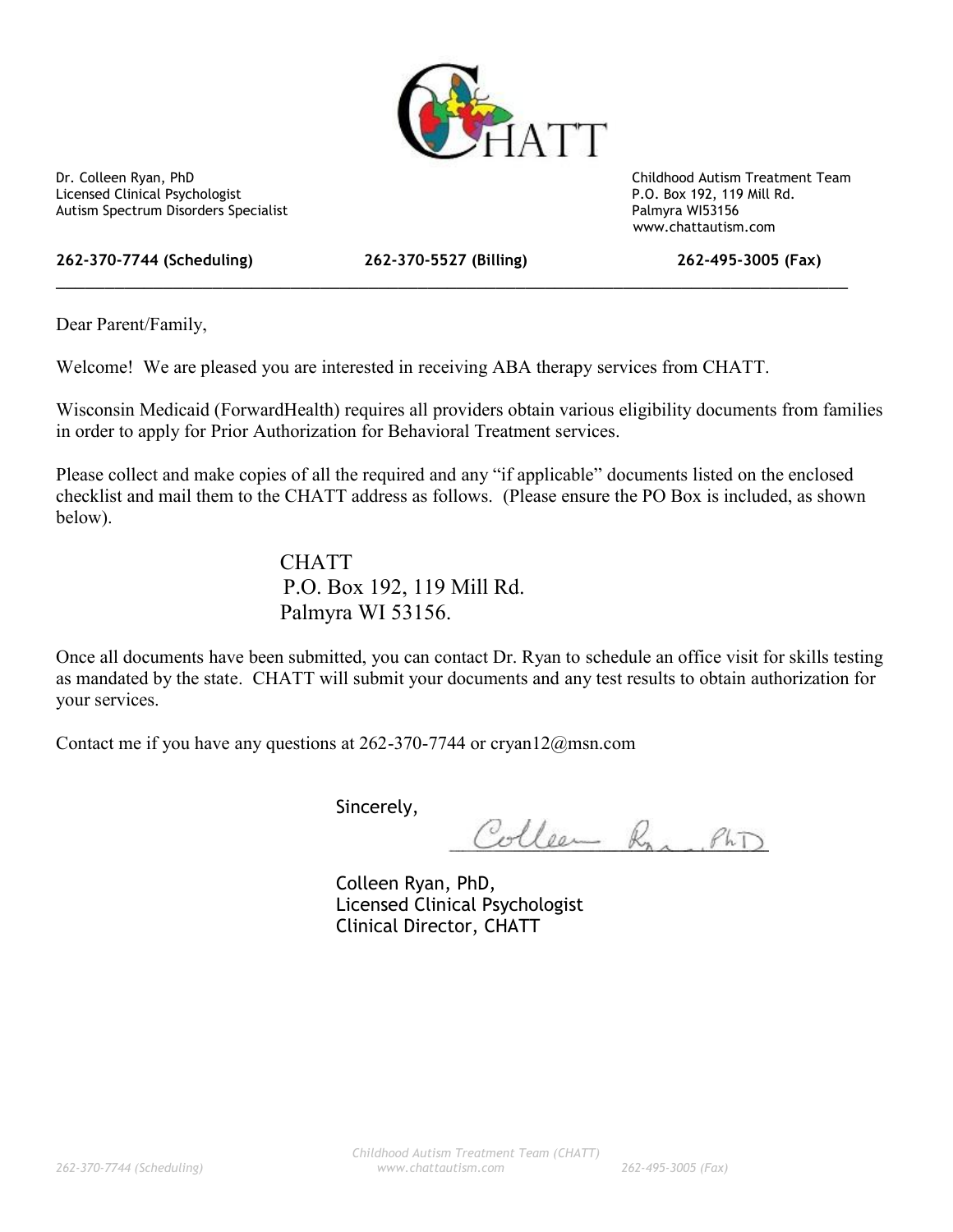

**262-370-7744 (Scheduling)**

Childhood Autism Treatment Team P.O. Box 192, 119 Mill Rd. Palmyra WI53156 www.chattautism.com

**262-495-8689 (Fax)**

# \_\_\_\_\_\_\_\_\_\_\_\_\_\_\_\_\_\_\_\_\_\_\_\_\_\_\_\_\_\_\_\_\_\_\_\_\_\_\_\_\_\_\_\_\_\_\_\_\_\_\_\_\_\_\_\_\_\_\_\_\_\_\_\_\_\_\_\_\_\_\_\_\_\_\_\_\_\_\_\_\_\_\_\_\_ Behavior Therapy Checklist - CHATT Autism Behavioral Treatment

You as family should collect all the required and "if applicable" checklist documents below and mail them to the CHATT address as follows.

> **CHATT** P.O. Box 192, 119 Mill Rd Palmyra WI 53156.

#### Required Documents

**[ ] Autism-specific Diagnostic Assessment** (required) –. It needs to include the diagnosis of Autism from the DSM-V with diagnosis code. This evaluation needs to be within 12 months of start of services date. See criteria from the State below on the page labeled "Diagnostic Evaluation Description"

**[ ] Medical Evaluation** (required) -- this is an examination by a licensed physician. It is important that your child's physical health be assessed, in addition to any family history or other medical issues. Ideally your physician should complete the attached Medical Evaluation form (see attached form labeled "Medical Evaluation" below. We include a letter you can supply your physician along with the Med Eval and Prescription forms)

- The minimal requirement is an annual PCP or Well-Child visit, but any additional evaluation is helpful.
- Physical exam required within 12 months of PA for services request; must update annually)
- Include information from member's medical provider regarding medical factors that might impact the member's participation and/or expected outcomes from behavioral treatment

**[ ] Prescription** (required—see attached)**:** Medical Provider's order can be a single paragraph or page from doctor, but it MUST indicate hours per week (30-40 hrs/wk) and number of months (12). Must come from a Medicaid-enrolled medical provider. We include a letter you can supply your physician, along with the Med Eval and Prescription forms).

**[ ] ID Cards: (**required**)** Copies of front and back of Insurance Card(s) and/or ForwardHealth Card(s).

### "If-Applicable" Documents

**[ ] School Schedule** (required if your child is in school)

**[ ] Standardized Testing** include copies of any standardized testing results from school, psychological/behavioral, or medical environments that may have been done.

#### **[ ] Current Treatment**

- Any Autism, Early Childhood, Birth-to-Three, Speech/Language, or Occupational Therapy that is active/ongoing (if applicable). Includes names of relevant professionals--Psychiatrist, Nutritionist, Foster Care, etc,--for care coordination
- Current Medications (if applicable)

**[ ] Previous Treatment History** (if applicable) – provide dates and providers for any previous treatment. Include available treatment plans from any previous providers

**[ ] Copy of Education Plan** - most recent Individual Education Plan (IEP) or Individual Family Service Plan (IFSP) or 504 Plan from school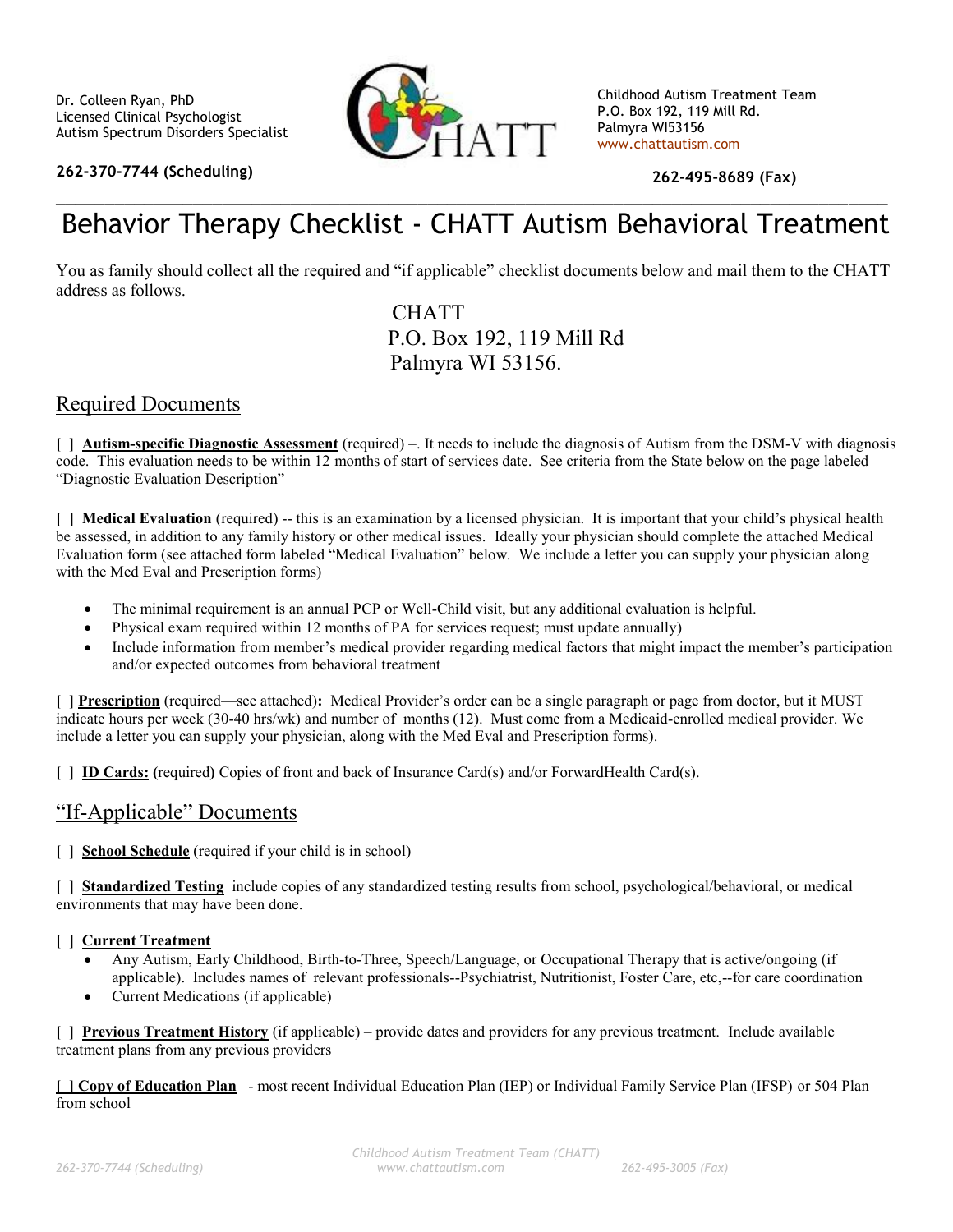#### **Diagnostic Evaluation Description**

Diagnostic evaluation, which includes both psychological and neuropsychological testing, is covered under the ForwardHealth mental health benefit when performed by a Medicaid-enrolled licensed physician or psychologist. A diagnostic report is required to be submitted with the PA request.

For comprehensive behavioral treatment, the diagnostic report must be dated within one year of the PA request, or for individuals continuously enrolled in a behavioral treatment program prior to the PA request, within one year of the onset of the member's current course of treatment.

ForwardHealth requires documentation of the following elements in the diagnostic report:

Detailed interview regarding developmental, medical, family, educational, and intervention history.

 Use of a diagnostic tool that is validated in peer-reviewed clinical literature and appropriate for the condition being evaluated, and which is administered according to protocol (e.g., for autism spectrum disorders [ASD], the Autism Diagnostic Observation Schedule-2 [ADOS-2], Autism Diagnostic Interview-Revised [ADI-R], and Childhood Autism Rating Scale [CARS-2] are examples of validated tools appropriate for diagnosing autism).

- Direct observation of the member, including written descriptions of clinical observations.
- Direct probing of the member to assess specific skills, including descriptions of findings.
- Review of relevant records (e.g., medical, Birth to 3, school, outside therapies).
- Consultation with other professionals, for members with comorbid medical or mental health conditions that may contribute to the presenting symptoms.
- Discussion of additional symptoms, possible or actual co-morbid conditions, and differential diagnosis.

If documentation in the member's medical record indicates potential or actual co-morbid conditions that could impact behavioral treatment, and that are not adequately clarified in the diagnostic report, ForwardHealth may request an independent diagnostic evaluation.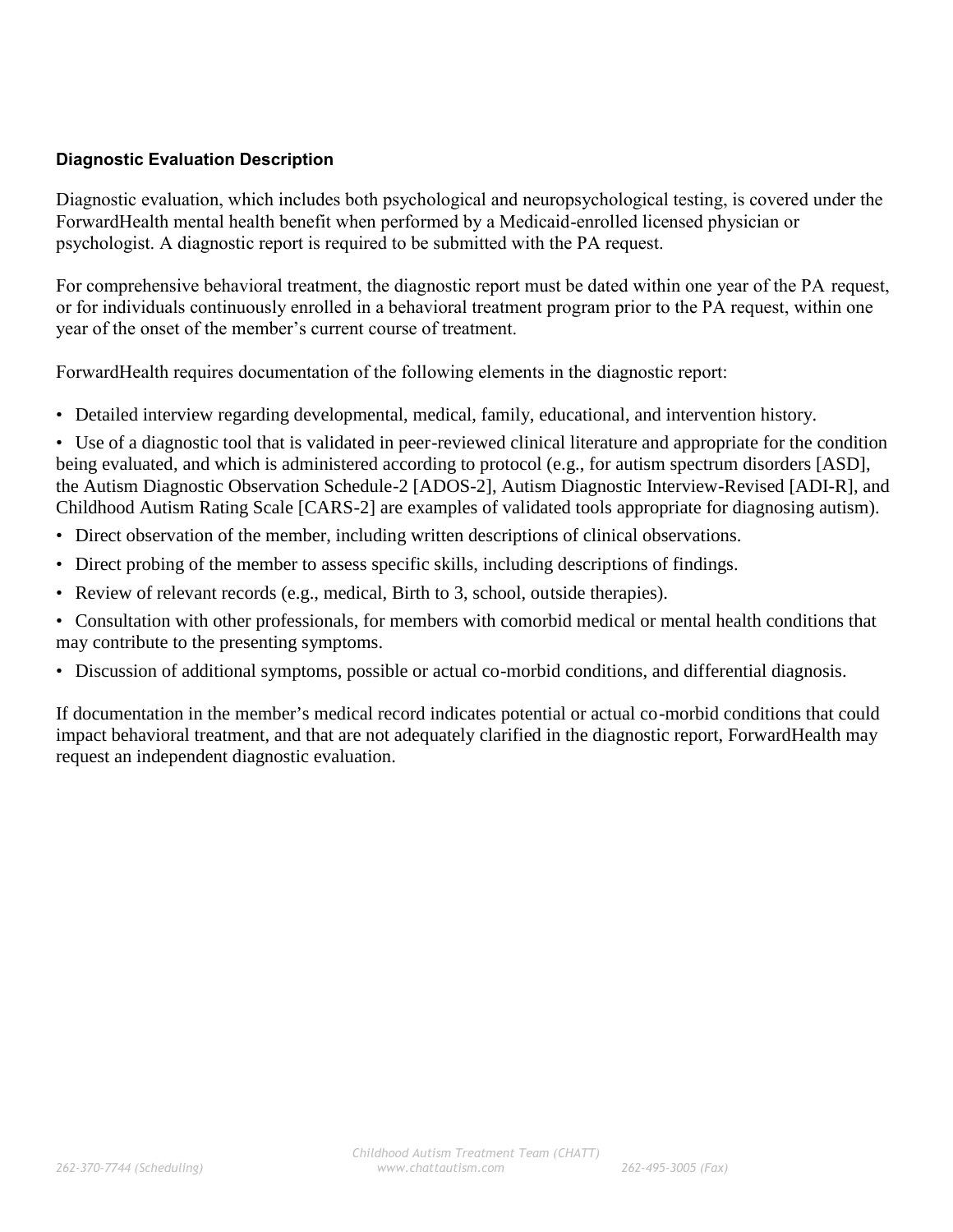

Licensed Clinical Psychologist<br>
Autism Spectrum Disorders Specialist<br>
Palmyra WI 53156 Autism Spectrum Disorders Specialist

Dr. Colleen Ryan, PhD Childhood Autism Treatment Team www.chattautism.com

**262-370-7744 (Scheduling) 262-370-5527 (Billing) 262-495-3005 (Fax)**

\_\_\_\_\_\_\_\_\_\_\_\_\_\_\_\_\_\_\_\_\_\_\_\_\_\_\_\_\_\_\_\_\_\_\_\_\_\_\_\_\_\_\_\_\_\_\_\_\_\_\_\_\_\_\_\_\_\_\_\_\_\_\_\_\_\_\_\_\_\_\_\_\_\_\_\_\_\_\_\_\_

Dear Physician/MD,

Completion and return of the following documents--labeled Medical Evaluation and Prescription—(or similar ones with equivalent information), are required by Wisconsin Medicaid (ForwardHealth) to process future prior authorization for ABA therapy services for your patient.

We would greatly appreciate it if you could complete the information requested on these two pages and fax to CHATT, 262-495-3005, or mail to CHATT, PO Box 192, 119 Mill Rd., Palmyra WI 53156.

Please forgive the imposition; this is a ForwardHealth/Medicaid requirement, and not our own.

Thanks!

Colleen Ryan, PhD Clinical Director, Childhood Autism Treatment Team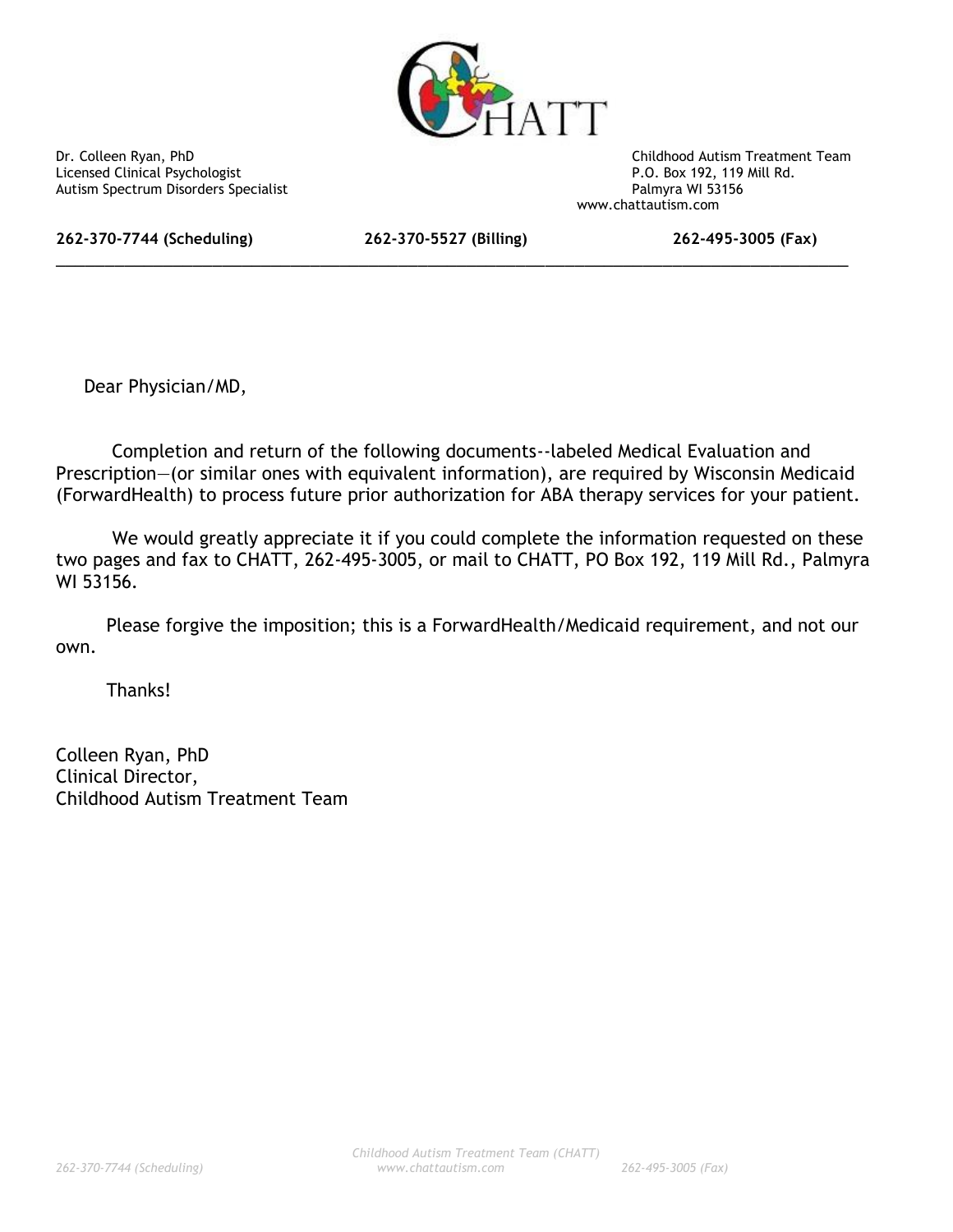| BEHAVIORAL HEALTH PRESCRIPTION - $R_x$                                                                                |
|-----------------------------------------------------------------------------------------------------------------------|
|                                                                                                                       |
|                                                                                                                       |
|                                                                                                                       |
| <u> 1989 - Johann Harry Harry Harry Harry Harry Harry Harry Harry Harry Harry Harry Harry Harry Harry Harry Harry</u> |
| <b>Service Order:</b>                                                                                                 |
| 35-40 hours per week intensive ABA Therapy<br>for autism, 4 weeks/month, for 12 months.                               |
|                                                                                                                       |
|                                                                                                                       |
| Provider                                                                                                              |
|                                                                                                                       |
|                                                                                                                       |
|                                                                                                                       |
|                                                                                                                       |
| <u> 1989 - Johann Harry Harry Harry Harry Harry Harry Harry Harry Harry Harry Harry Harry Harry Harry Harry Harry</u> |
|                                                                                                                       |